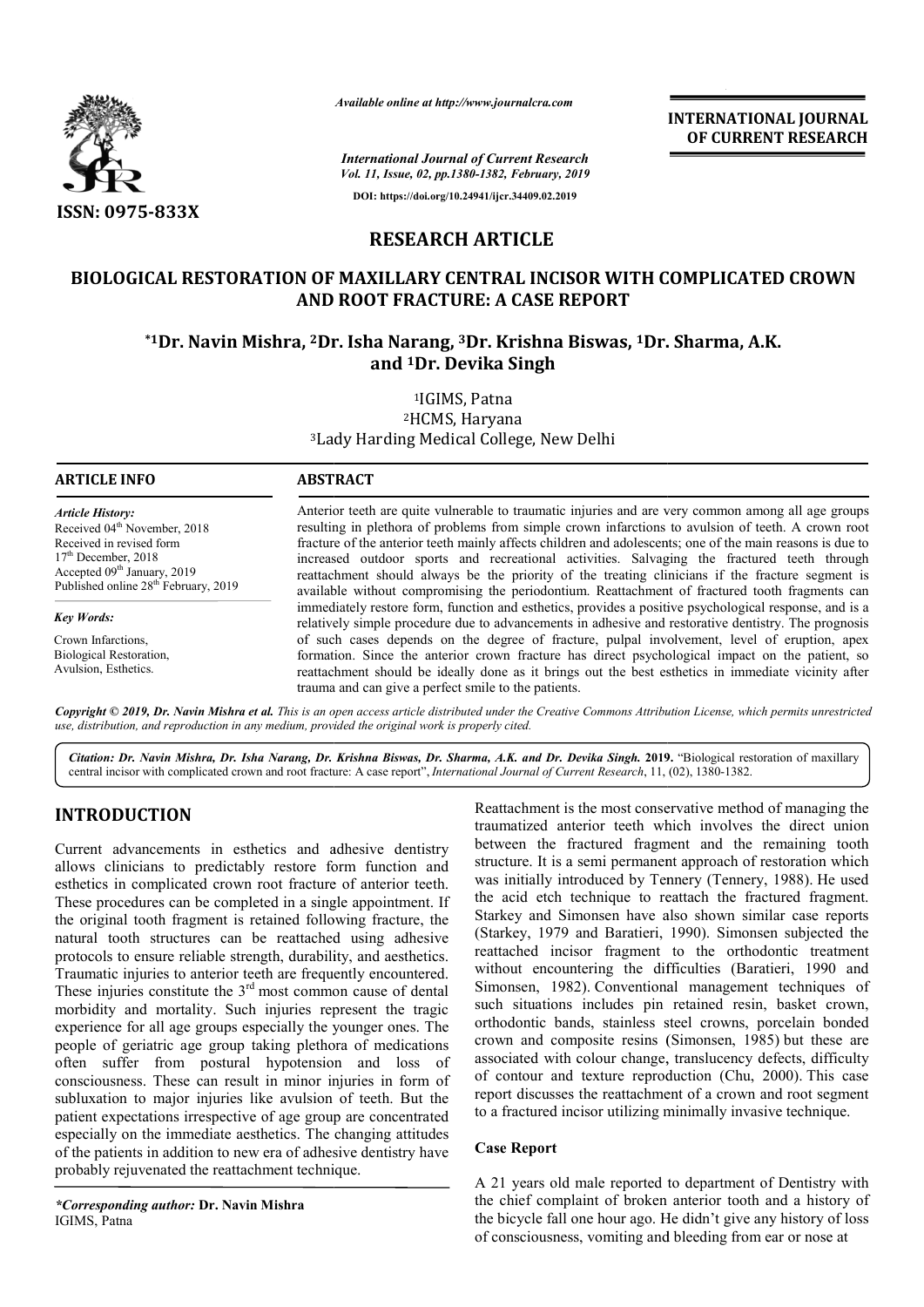

 **Figure 1. Labial View of Fractured crown Figure 2. IOPA x ray showing crown root fracture**



 **(Biological restoration)**

the accident site. His medical history was inconclusive. Extra oral examination showed no significant changes. There were no other abnormalities clinically detected on the intraoral examination, mild gingival laceration and bleeding and crown fracture extending to cervical end was evident with respect to tooth #21 and it was grade II mobile (Figure 1). The tooth #21 was sensitive to percussion and palpation. The mobility of adjacent and contra lateral teeth were within normal limits. Periodontal, endodontic and occlusal evaluations of tooth #21 were done. There was inflamed gingiva on the labial surface of tooth #21 with palatal gingiva being normal. There were no pockets around it. Bleeding was controlled with a sponge soaked in adrenaline solution and pressure pack was given for 5 minutes to analyze the situation. An IOPA was done to rule out the root or alveolar fractures if any. Radiographic examination showed intact lamina dura and no associated periapical changes with oblique complicated crown fracture was evident on tooth #21 (Figure 2) extending to the cervical margin. Pulp vitality test was performed on the adjacent teeth which responded positively. The fractured fragment was carefully taken out using endodontic locking tweezers and was kept in the saline. On examination of the fractured fragment, margins were clearly discernabale with the fracture line extending subgingvally to the level of CEJ on the labial surface and oblique and supragingival on the lingual surface. The adequate adaptation of the fractured fragment and remaining tooth structure was found. After analyzing the situation, various treatment options were told to the patient. Patient gave consent to the following treatment plan.

The single sitting root canal treatment of tooth #21 was planned and tooth was obturated by sectional filling, post space was created with a drill corresponding to the size of the fiber post [coltene]. An internal groove was prepared in the fractured part with a no.35 inverted cone bur corresponding to the head size of post.

Figure 3. Restored Fractured segment Figure 4. Immediate Post operative IOPA x ray

Isolation was achieved with cotton rolls and high evacuation saliva ejectors. Self etching adhesive agent [xenon 4, Dentsply, Mallifer] was applied to the prepared root canal space and was light cured. Dual cure resin cement [Flurocure, Dentsply] was used for bonding the post to the root dentine. Now head of post and groove in fragment was prepared accordingly and same cement was applied simultaneously to both the parts. Then the fragment was placed into the head of the post according to the margins and light curing was done. Fracture line on the lingual surface was sealed with flowable microfilled composite (Figure 3) Occlusion of the patient was relieved and post op instructions were given after taking IOPA radiograph (Figure 4). Patient was put on antibiotics and anti-inflammatory drugs for 5 days. Patient was recalled after 1month, 6 month then after a year for follow up.

#### **DISCUSSION**

Restorative dentistry advancements in  $2<sup>st</sup>$  century has permitted the clinicians to reattach the patient's own tooth fragment (Reis, 2004), rather than using cast post and core. This is the logical treatment when crown fractures results in minimal or no violation of the biologic width, retrieved crown fragment is intact and adapts well to the remaining tooth structure (Macedo, 2009). In cases of breach of biologic width, flap surgery, ostectomy and endodontic treatment is opted (Nogueira Filho Gda, 2002). Reattachment is simple technique which provides immediate aesthetics, improves prognosis of traumatized anterior teeth in pediatric and adolescent patients and is conservative in nature. It is opted for faciolingually extending horizontal and oblique fracture lines at cervical level with no discernable vertical root fracture or injury to adjacent teeth. Since there was the large pulp exposure in the above case so the root canal treatment was opted rather than direct pulp capping with MTA. The deep bite and class II malocclusion cases should be treated either by correcting the occlusion or crowns to minimize the occlusal stresses on the reattached